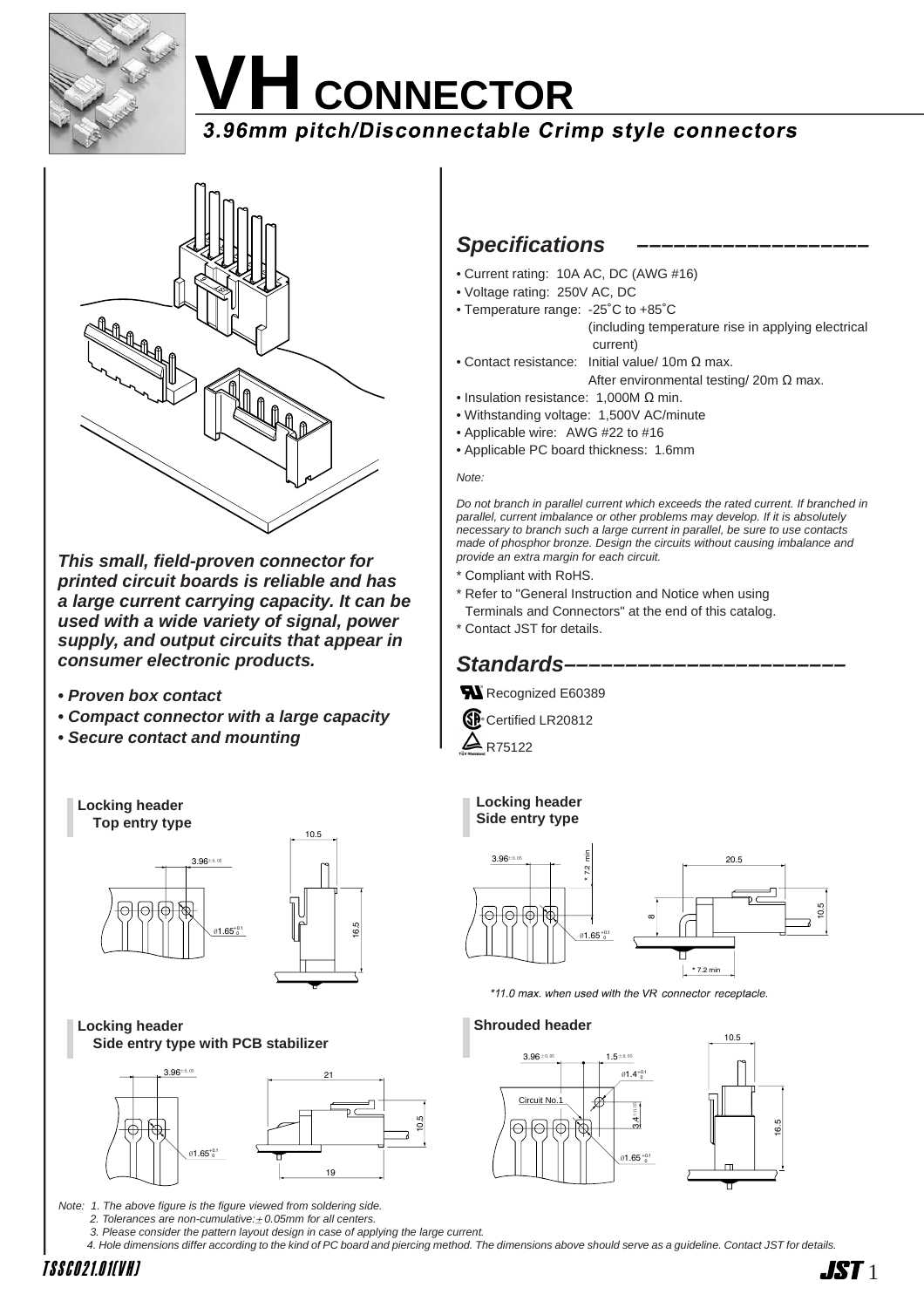## **VH CONNECTOR**



| Model No.                  | Applicable wire |           | Insulation O.D. |                |  |  |
|----------------------------|-----------------|-----------|-----------------|----------------|--|--|
|                            | mm <sup>2</sup> | AWG $#$   | (mm)            | $Q'$ ty / reel |  |  |
| SVH-21T-P1.1               | $0.33 - 0.83$   | $22 - 18$ | $1.7 - 3.0$     | 4.500          |  |  |
| <b>SVH-41T-P1.1</b>        | $0.5 - 1.25$    | $20 - 16$ | $1.7 - 3.0$     | 3.500          |  |  |
|                            |                 |           |                 |                |  |  |
| <b>Material and Finish</b> |                 |           |                 |                |  |  |

Phosphor bronze, tin-plated (reflow treatment)

#### **RoHS compliance**

#### Note: 1. Contact JST for brass products.

2. When using retainer mountable type housing, applicable wire's insulation O. D. shall be 1.7 to 2.2mm.

|                     |                     |                  | Applicator               |                               |
|---------------------|---------------------|------------------|--------------------------|-------------------------------|
| Contact             | Crimping<br>machine | Crimp applicator | <b>Dies</b>              | Crimp applicator<br>with dies |
|                     | AP-K2N              | MKS-L            | MK/SVH-41-11             | APLMK SVH41-11                |
| <b>SVH-41T-P1.1</b> |                     | ۰                | $\overline{\phantom{a}}$ | ۰                             |

*Note: \*Strip-crimp applicator*

#### **Housing**



|                |                | Model No.     |                            | Dimensions (mm) | $Q'$ ty / |       |  |  |
|----------------|----------------|---------------|----------------------------|-----------------|-----------|-------|--|--|
| Circuits       | N type         | M type        | Retainer<br>mountable type | A               | B         | bag   |  |  |
| $\overline{2}$ | VHR-2N         | VHR-2M        | <b>VHRR-2N</b>             | 3.96            | 7.86      | 1.000 |  |  |
| 3              | <b>VHR-3N</b>  | <b>VHR-3M</b> | <b>VHRR-3N</b>             | 7.92            | 11.82     | 1.000 |  |  |
| 4              | <b>VHR-4N</b>  | <b>VHR-4M</b> |                            | 11.88           | 15.78     | 1.000 |  |  |
| 5              | <b>VHR-5N</b>  | <b>VHR-5M</b> | <b>VHRR-5N</b>             | 15.84           | 19.74     | 1.000 |  |  |
| 6              | <b>VHR-6N</b>  | <b>VHR-6M</b> |                            | 19.80           | 23.70     | 500   |  |  |
| 7              | <b>VHR-7N</b>  | <b>VHR-7M</b> | <b>VHRR-7N</b>             | 23.76           | 27.66     | 500   |  |  |
| 8              | <b>VHR-8N</b>  |               | <b>VHRR-8N</b>             | 27.72           | 31.62     | 500   |  |  |
| 9              | <b>VHR-9N</b>  | VHR-9M        | <b>VHRR-9N</b>             | 31.68           | 35.58     | 500   |  |  |
| 10             | <b>VHR-10N</b> |               |                            | 35.64           | 39.54     | 500   |  |  |
| 11             | <b>VHR-11N</b> |               |                            | 39.60           | 43.50     | 500   |  |  |
|                |                |               |                            |                 |           |       |  |  |
|                | Material       |               |                            |                 |           |       |  |  |

PA 6, UL94V-0, natural (white)

#### **RoHS compliance**

#### **Retainer**



| <b>Circuits</b> | Model No.     | A     | Q'ty / bag |
|-----------------|---------------|-------|------------|
| 2               | VHS-2V        | 3.70  | 1,000      |
| 3               | <b>VHS-3V</b> | 7.52  | 1,000      |
| 5               | VHS-5V        | 15.44 | 1,000      |
| $\overline{7}$  | <b>VHS-7V</b> | 23.36 | 1,000      |
| 8               | VHS-8V        | 27.32 | 1,000      |
| 9               | VHS-9V        | 31.28 | 1,000      |

**RoHS compliance**



Note: 1. Models identified as VHR-( ) M incorporate measures to prevent electric shock and are thus safer in regard to high voltages. 2. The applicable housing for 2 circuits shrouded header is "VHR-2N" only. "VHRR-2N" is not applicable.

<For reference> As the color identification,

the following alphabet shall be put in the underlined part.

For availability, delivery and minimum order quantity, contact JST.

ex. **VHR-2N-oo-**

(blank)…natural (white)

BK…black R…red BL…blue M…green D…orange Y…yellow PK…pink H…gray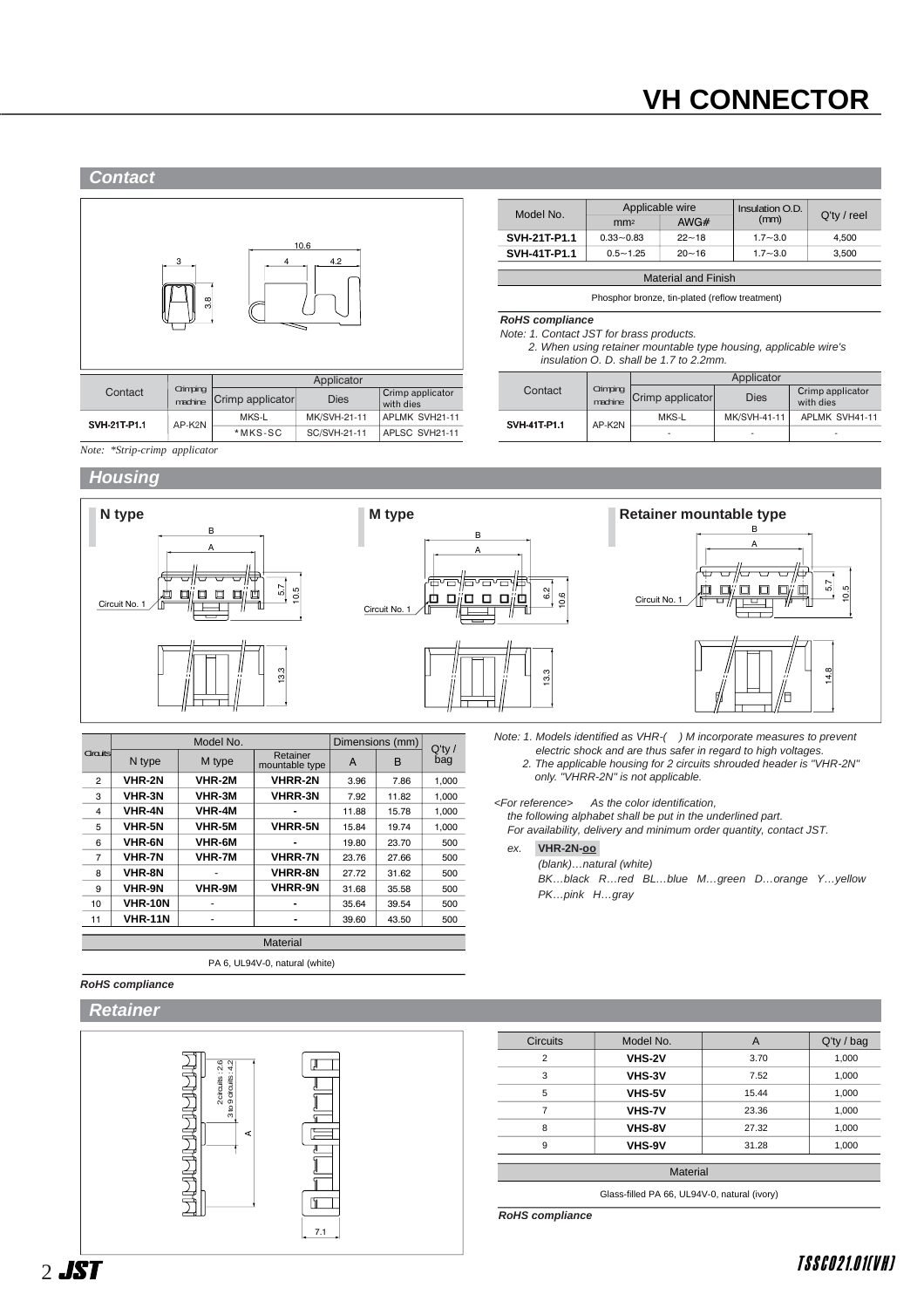## **VH CONNECTOR**

#### **Locking header**





|                 |                     | Model No.          | Dimensions (mm) |       | $Q'$ ty / box     |                    |  |
|-----------------|---------------------|--------------------|-----------------|-------|-------------------|--------------------|--|
| <b>Circuits</b> | Top entry<br>type   | Side entry<br>type | A               | B     | Top entry<br>type | Side entry<br>type |  |
| $\mathbf{2}$    | B <sub>2</sub> P-VH | <b>B2PS-VH</b>     | 3.96            | 7.86  | 1.000             | 1.000              |  |
| 3               | B3P-VH              | <b>B3PS-VH</b>     | 7.92            | 11.82 | 1.000             | 500                |  |
| 4               | <b>B4P-VH</b>       | <b>B4PS-VH</b>     | 11.88           | 15.78 | 500               | 500                |  |
| 5               | B5P-VH              | <b>B5PS-VH</b>     | 15.84           | 19.74 | 500               | 250                |  |
| 6               | B6P-VH              | <b>B6PS-VH</b>     | 19.80           | 23.70 | 250               | 250                |  |
| 7               | <b>B7P-VH</b>       | <b>B7PS-VH</b>     | 23.76           | 27.66 | 250               | 250                |  |
| 8               | B8P-VH              | <b>B8PS-VH</b>     | 27.72           | 31.62 | 200               | 200                |  |
| 9               | B9P-VH              | <b>B9PS-VH</b>     | 31.68           | 35.58 | 200               | 200                |  |
| 10              | B10P-VH             | <b>B10PS-VH</b>    | 35.64           | 39.54 | 200               | 100                |  |
|                 |                     |                    |                 |       |                   |                    |  |

Material and Finish

Post: Brass, copper-undercoated, tin-plated (reflow treatment) Wafer: PA 66 UL94V-0, natural (white)

**RoHS compliance** This product displays (LF)(SN) on a label. Note: Headers with a reduced number of posts are also available. Contact JST for details.

<For reference> As the color identification,

the following alphabet shall be put in the underlined part. For availability, delivery and minimum order quantity, contact JST.

ex. **B2P(S)-VH-oo-**

(blank)…natural (white) BK…black R…red TR…tomato red BL…blue M…green O…orange Y…yellow PK…pink H…gray

|                 | Model No.                          |                                                  | Dimensions (mm) |       | $Q'$ ty / box        |                       |
|-----------------|------------------------------------|--------------------------------------------------|-----------------|-------|----------------------|-----------------------|
| <b>Circuits</b> | Top entry<br>type of<br><b>PBT</b> | Side entry<br>type with<br><b>PCB</b> stabilizer | A               | B     | Top<br>entry<br>type | Side<br>entry<br>type |
| 2               | B <sub>2</sub> P-VH-B              | S <sub>2</sub> P-VH                              | 3.96            | 7.86  | 1.000                | 1.000                 |
| 3               | B3P-VH-B                           | S3P-VH                                           | 7.92            | 11.82 | 1.000                | 500                   |
| 4               | B4P-VH-B                           | S4P-VH                                           | 11.88           | 15.78 | 500                  | 500                   |
| 5               | B5P-VH-B                           | S5P-VH                                           | 15.84           | 19.74 | 500                  | 250                   |
| 6               | B6P-VH-B                           | S6P-VH                                           | 19.80           | 23.70 | 250                  | 250                   |
| $\overline{7}$  | B7P-VH-B                           | S7P-VH                                           | 23.76           | 27.66 | 250                  | 250                   |
| 8               | B8P-VH-B                           |                                                  | 27.72           | 31.62 | 200                  | ۰                     |
| 9               | B9P-VH-B                           | ٠                                                | 31.68           | 35.58 | 200                  | ٠                     |
| 10              | B10P-VH-B                          | ٠                                                | 35.64           | 39.54 | 200                  | ٠                     |
| 11              | <b>B11P-VH-B</b>                   |                                                  | 39.60           | 43.50 | 200                  | ٠                     |
|                 |                                    |                                                  |                 |       |                      |                       |

Material and Finish

Post: Brass, copper-undercoated, tin-plated (reflow treatment) Wafer: Top entry type of PBT: Glass-filled PBT, UL94V-0, natural (white) Side entry type with PCB stabilizer: PA 66, UL94V-0, natural (white)

**RoHS compliance** This product displays (LF)(SN) on a label.

<For reference> As the color identification,

the following alphabet shall be put in the underlined part. For availability, delivery and minimum order quantity, contact JST.

<Top entry type of PBT>

- ex. **B2P-VH-B-oo-**
	- (blank)…natural (white)

C…black R…red E…blue M…green Y…yellow

<Side entry type with PCB stabilizer>

ex. **S2P-VH-oo-**

(blank)…natural (white)

BK…black R…red BL…blue Y…yellow M…green